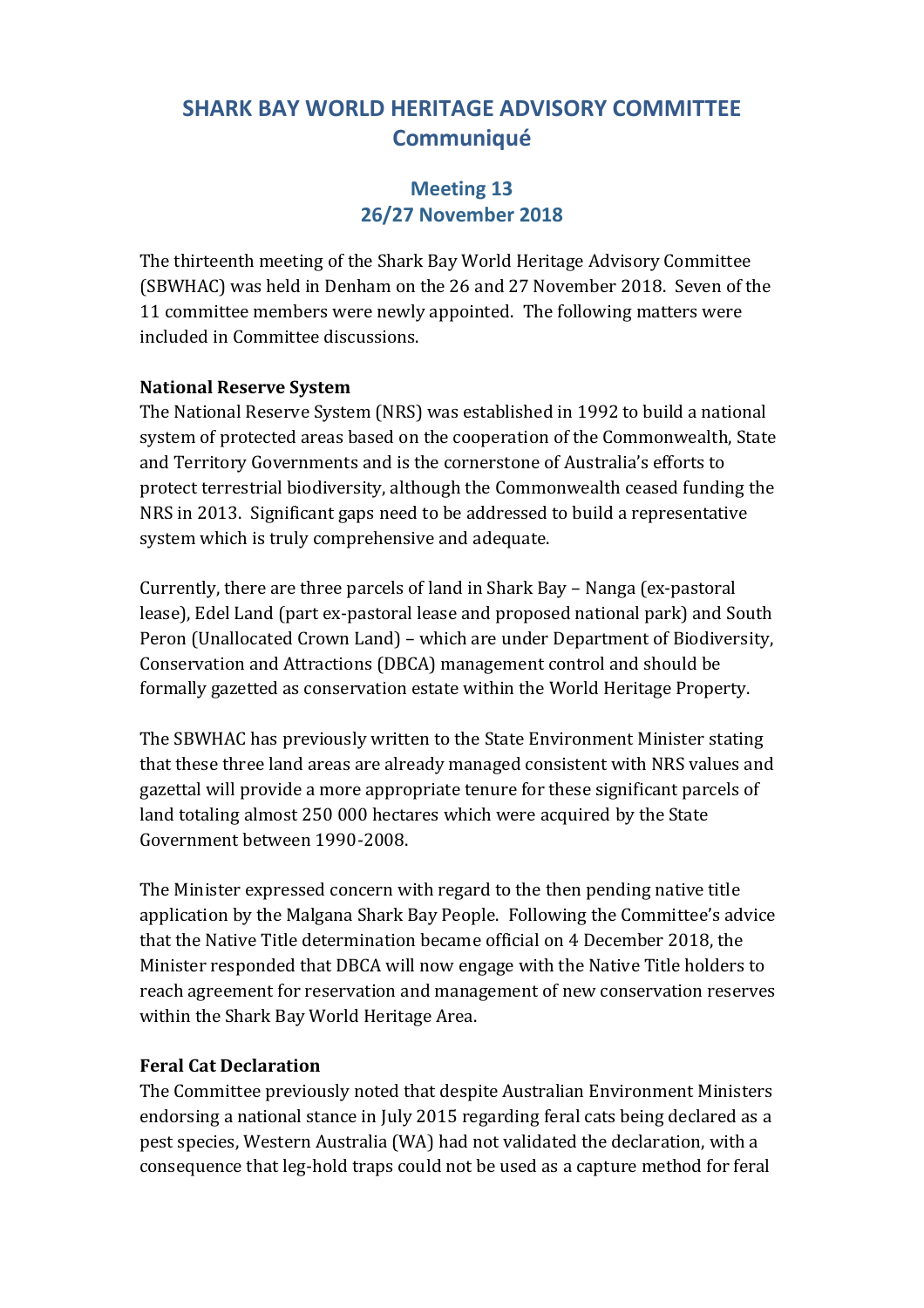cats. The Committee wrote to both the State Ministers for Agriculture and the Environment urging enactment of the declaration. Subsequently, the Department of Primary Industries and Regional Development (DPIRD) sought comment and feedback from the SBWHAC on the proposed pest declaration and technical assessment.

DPIRD has now advised that the technical assessment and recommendations have addressed the policy, with all five of the criteria for declaration as a pest species under the BAM Act being met. Therefore, a recommendation has been made to declare feral cats as a pest, given that they have played a major role in the extinction of many of Australia's threatened species.

#### **Aesthetic Values of the Shark Bay World Heritage Property**

Committee members resolved at previous meetings to adopt a methodology to identify the aesthetic values of the World Heritage area and produce a document which defined those values. The Executive Officer identified the values and compiled the document and summary which have been endorsed by the Committee.

### **Climate Change Workshop**

Resolutions to pursue options and funding avenues for conducting a climate change workshop (to formulate mitigation and adaptation strategies for the preservation of the World Heritage values) were made at Meetings 11 and 12.

In collaboration with the Commonwealth Department of Environment and Energy (DEE), the National Environmental Science Program (NESP) Earth Systems and Climate Change hub (ESCC), CSIRO and Scott Heron from the National Oceanic and Atmospheric Administration (NOAA), a workshop was held in mid-September 2018 with over 20 participants from a broad cross-section of agencies across Australia.

Shark Bay was the first World Heritage property to 'road test' the Climate Change Vulnerability Index – CVI, a rapid risk assessment tool which provides a method for systematically assessing the vulnerability of values to climate change. Focusing on the potential impacts to Outstanding Universal Value (OUV), the CVI has identified areas for the development of a climate change adaptation and action plan for the Shark Bay World Heritage Property. A Workshop Report and Summary document have been produced by CSIRO.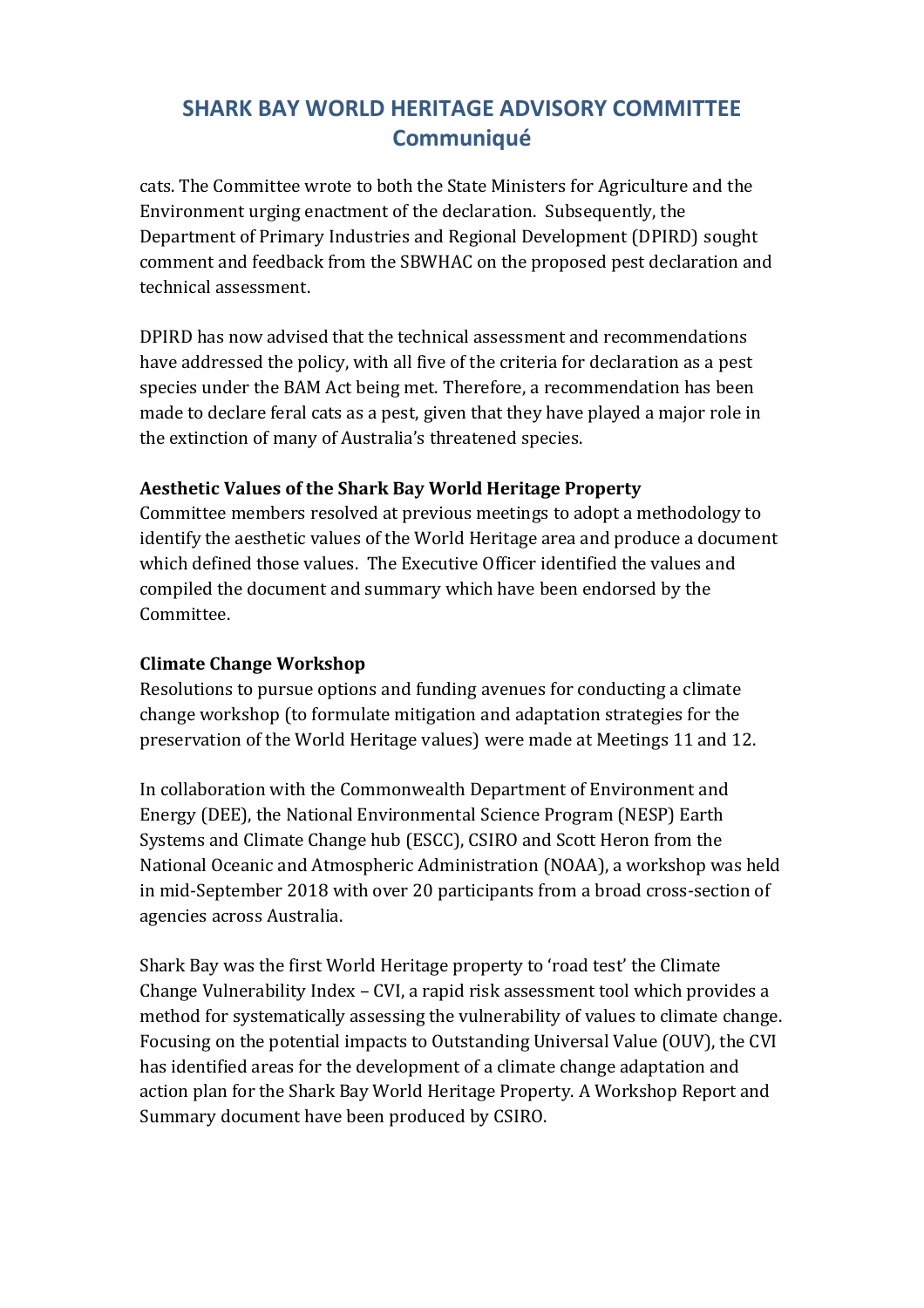The ESCC Hub is also working with the SBWHAC to conduct a case study using CSIRO climate change science information to determine and assess the impacts to Shark Bay's seagrass meadows. The final draft of this impact assessment should be available in May 2019.

#### **Shark Bay Research Node**

In June 2018, The WA Marine Science Institution (WAMSI) coordinated a collaborative workshop to develop a series of actions to address issues associated with ecosystem change in Shark Bay. The outcome of this, and the recent Climate Change workshop, highlighted a critical need for increased focus on knowledge-based adaptive management to provide greater capacity to adapt and respond to increasing and more frequent environmental changes.

The WAMSI Chief Executive Officer advised that there was strong support from scientists and the State Government to establish a Shark Bay research node. In conjunction with the recently endorsed science plan, the WAMSI Board is eager to form a strong collaborative partnership with the SBWHAC which supported the formation of a research node and also nominated members as representatives on the Shark Bay Research Node Steering Committee.

#### **Review of the Monkey Mia Dolphin Provisioning Program**

DBCA recently commissioned a review of this program as an independent appraisal of current operations to assist in the development of new management guidelines. The report and recommendations from the review were referred to the SBWHAC for comment and feedback.

Members acknowledged that the dolphin experience at Monkey Mia generates significant public enjoyment and has provided long-term economic benefits to Shark Bay. However, given that the feeding of wild animals is not considered international best practice for wildlife interactions, members agreed that a target should be set for transitioning to a future where this experience is not dependent upon feeding dolphins as this action is in conflict with regulations prohibiting the general public feeding dolphins from boats, etc. Future opportunities to interact with the dolphins in their natural environment should therefore be explored.

#### **Australian World Heritage Advisory Committee (AWHAC)**

The Committee was provided with an update on AWHAC's activities and outcomes from a recent Canberra meeting which included;

- Review of cultural values contained in WHPs listed for natural values,
- Australian World Heritage tourism/visitor management, and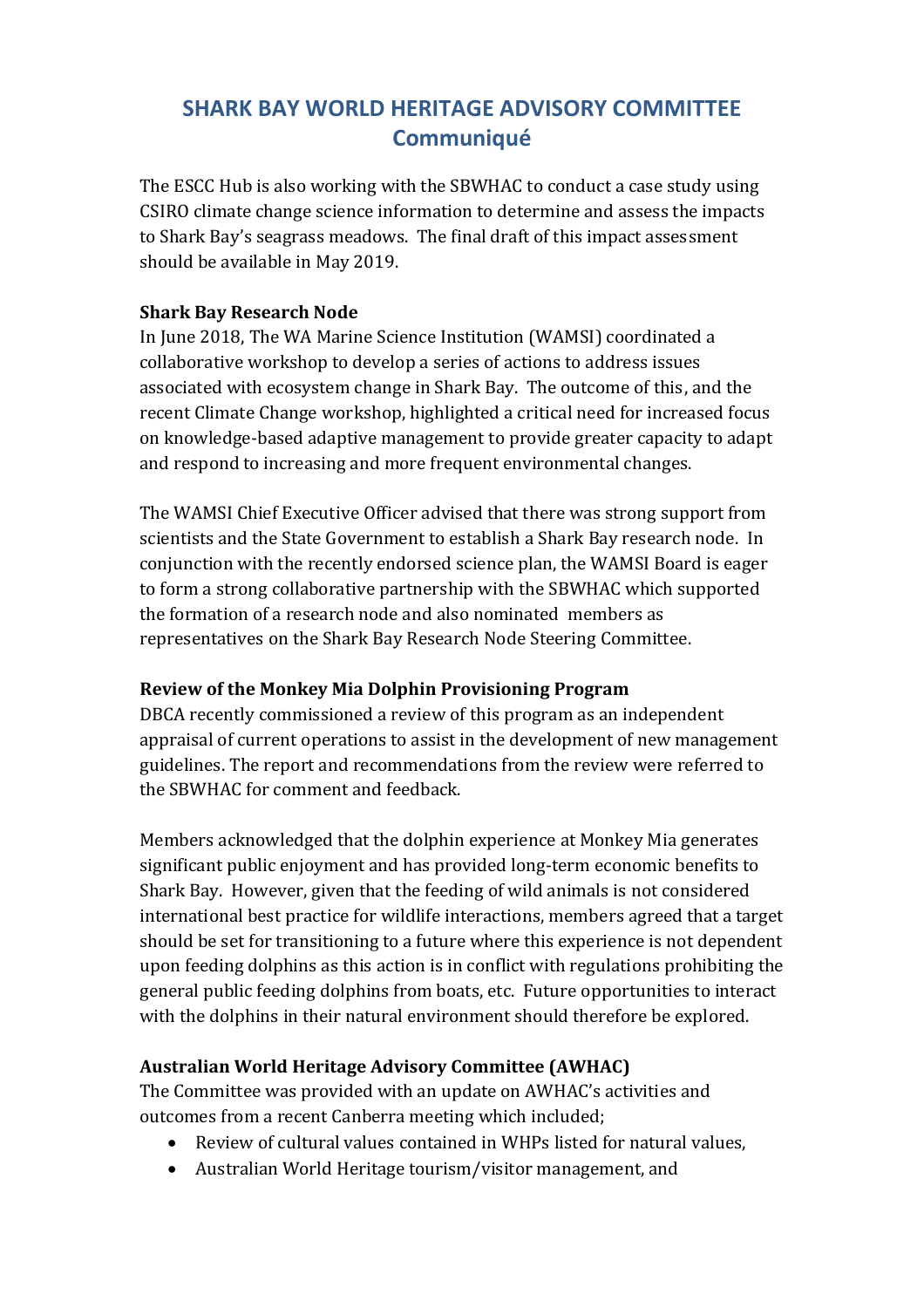• Adapting to a Climate Change future.

Members discussed these key issues and agreed to support the need for a national World Heritage Climate Change response and also to write to relevant State and Federal ministers regarding AWHAC's proposal to develop a Tourism Master Plan and overarching Sustainable Tourism Guidelines for all Australian WHPs.

#### **Dugong Population and Abundance Survey**

As DBCA was unable to secure external funding to undertake the five yearly dugong survey scheduled for 2017, the SBWHAC contacted the NESP Marine Biodiversity Hub seeking priority project funding for a dugong population and abundance survey.

The provision of this funding allowed CSIRO and DBCA staff to conduct surveys of Shark Bay and Ningaloo Reef Marine Parks and Exmouth Gulf in June 2018. The results of the survey appear to suggest that numbers of dugong in Shark Bay (around 10 000) have not altered significantly since the previous survey and there has been no large-scale emigration northward, with dugong population trends across the Bay largely unchanged since the seagrass dieback event of Summer 2010/11, despite the loss of 30% of their grazing areas.

Members stressed the requirement for continuity of data collection and the longterm importance of the survey being conducted every five years and considered DBCA Marine Science should flag these surveys as a priority research project to ensure funding was secured in the future.

#### *Further Information:*

*If you require further information on any of the above topics please contact Cheryl Cowell, Executive Officer, Shark Bay World Heritage Advisory Committee [cheryl.cowell@dbca.wa.gov.au](mailto:cheryl.cowell@dbca.wa.gov.au) or (08) 9948 2210*